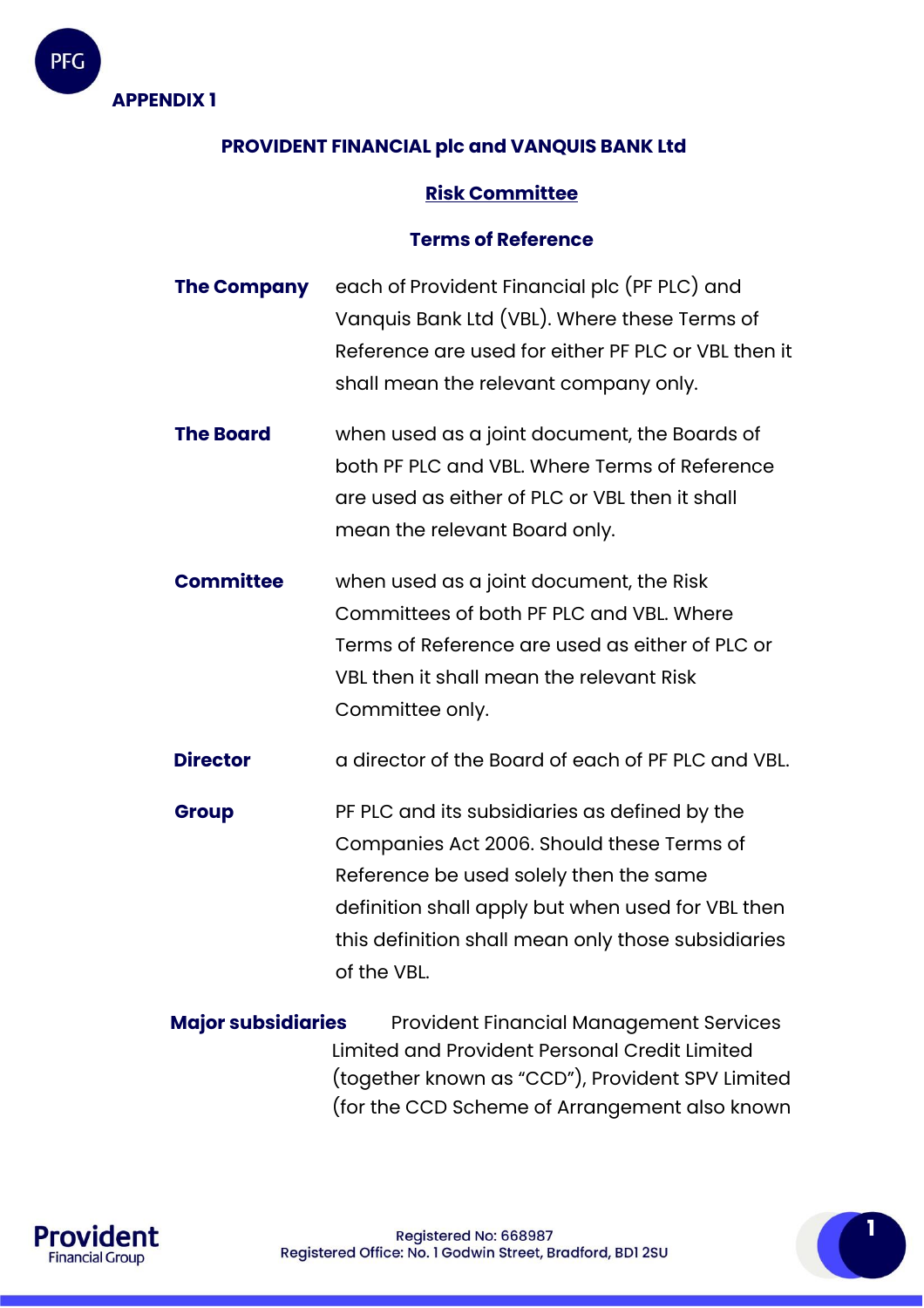

**The Code** The 2018 UK Corporate Governance Code and any later version superseding this version.

#### 1. Overview

- 1.1. The Boards and Committees of PF PLC and VBL have predominantly identical membership and sit jointly on most occasions. Where a joint meeting takes place these Terms of Reference for the Committee shall apply. Where the Committees of PF PLC or VBL sit separately, these Terms of Reference shall apply with the exception of those duties or responsibilities where due to statute, regulation or other reasons considered appropriate by the directors/executives they cannot or should not apply.
- 1.2. For the purpose of these Terms of Reference the term 'Articles of Association' shall mean, when the Committee is sitting as a joint Committee, the Articles of Association of each of PF PLC and VBL. Where the Committee is sitting as either a Committee of PF PLC or VBL then it shall mean the Articles of Association of the relevant company only.
- 1.3. For the avoidance of doubt reference to shares and share schemes are to shares and schemes of PF PLC only.
- 1.4. Paragraphs or provisions marked with '\*' are expected to apply primarily to the Committee of PF PLC and unless otherwise determined by the Committee that it should also apply to PF PLC, the paragraphs or provisions marked with a '†' are expected to apply primarily to the Committee of VBL. Such matters are not exclusive and can be amended from time to time on an ad hoc or continuous basis, separate to any agreement to amend these Terms of Reference, provided that a quorum of the relevant Committee agrees and this derogation is minuted as such.
- 1.5. Where a matter relating to VBL requires VBL Risk Committee

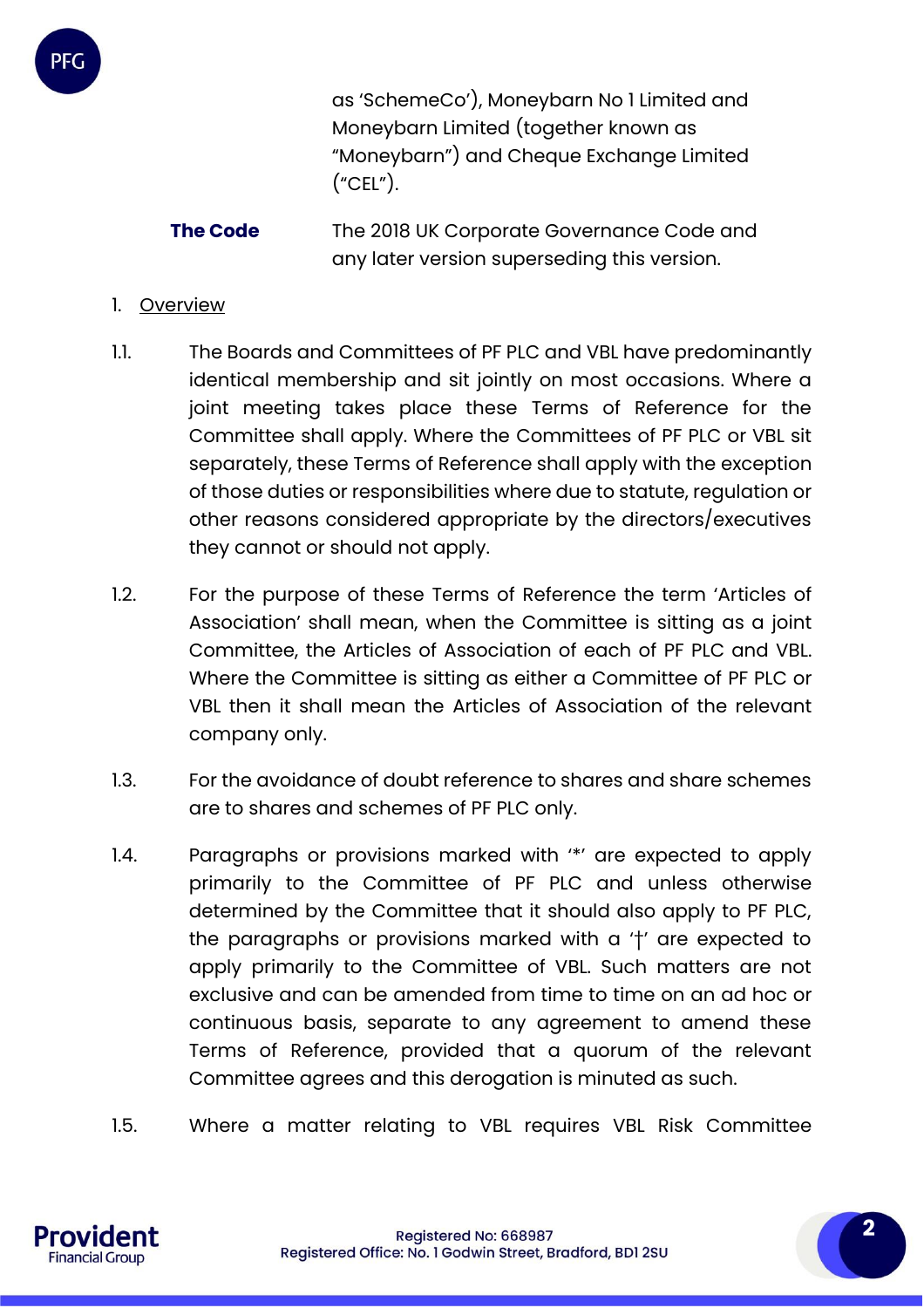

approval, this matter will not also require approval from the Risk Committee of PF PLC.

- 2. Name
- 2.1 This Committee of the Board shall be known as the Risk Committee (the "Committee").
- 1. Membership and attendance

### *Basic membership*

1.1 The Committee shall comprise at least two members.

#### *Requirements of membership*

- 1.2 All members of the Committee shall be independent non-executive directors.
- 1.3 One of the members shall be the Chairman of the Audit Committee. The Chairman of the Board shall not be a member of the Committee.

#### *Appointment*

- 1.4 Members of the Committee shall be appointed by the Board, on the recommendation of the Nomination Committee in consultation with the Chairman of the Risk Committee.
- 1.5 The Chairman of the Committee will be an independent nonexecutive director appointed by the Board. In the absence of the Chairman of the Committee at a committee meeting, the remaining members present shall elect one of themselves to chair the meeting.
- 1.6 Membership of the Committee will be reviewed by the Board on an annual basis.

 *Attendance* 

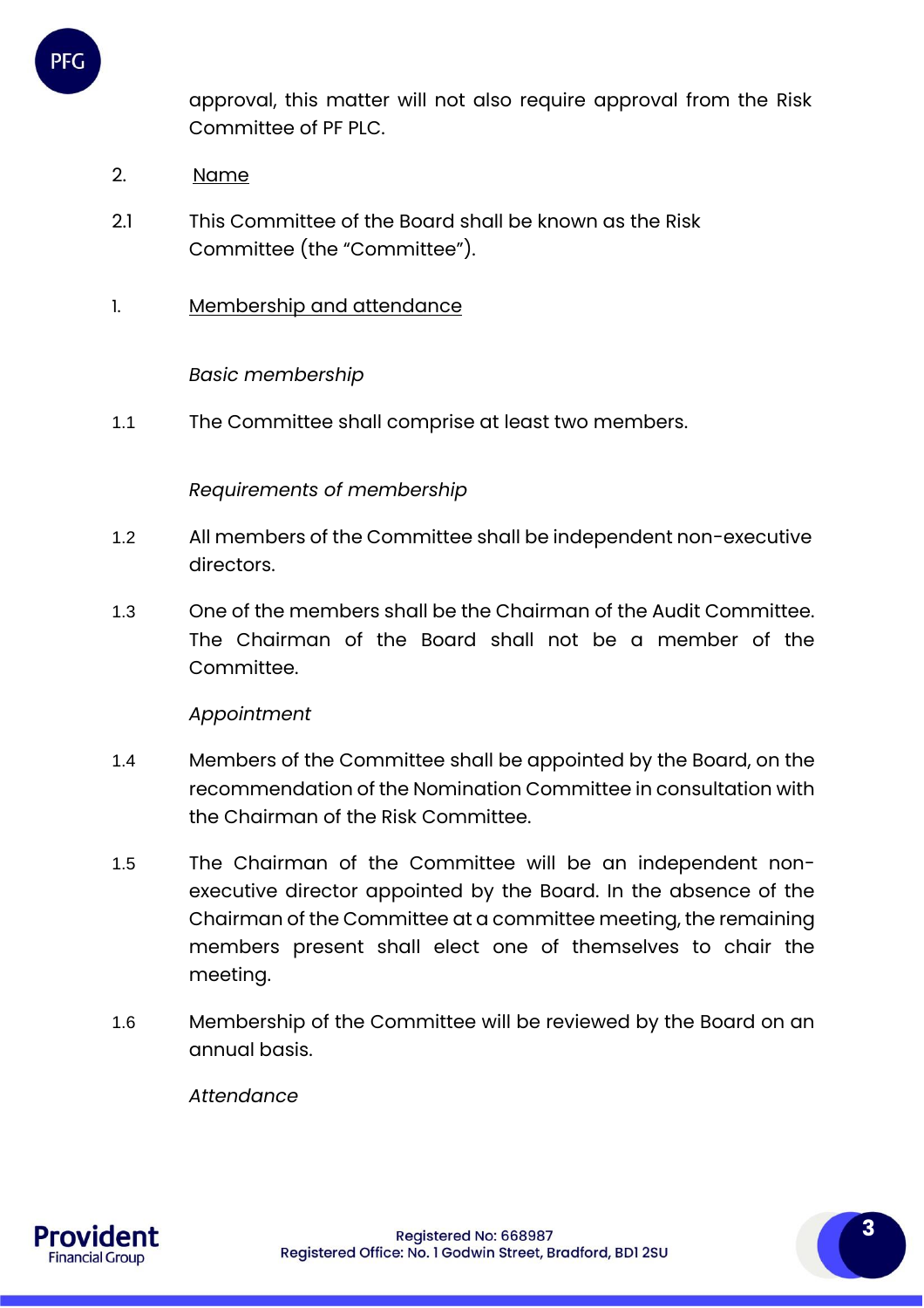- 1.7 Only members of the Committee have the right to attend Committee meetings. However, other individuals may be invited by the Chairman to attend for all or part of any meeting, as and when appropriate and necessary.
- 1.8 Without prejudice to the foregoing provision, the Group Finance Director and the Group Chief Risk Officer (CRO) shall be in attendance at all meetings.

### 2. Secretary

PFG

- 2.1 The Company Secretary, or his or her nominee in consultation with the Chairman of the Committee, is the Secretary of the Committee.
- 2.2 The Committee Secretary will ensure that the Committee receives information and papers in a timely manner to enable full and proper consideration to be given to issues.
- 3. Quorum
- 3.1 The quorum necessary for the transaction of business will be two members.
- 3.2 In determining whether the members are participating in the meeting, it is irrelevant where the member is and how they are communicating with other attendees.
- 4. Meetings

#### *Frequency*

- 4.1 Meetings will be held at least four times a year and otherwise as required at appropriate intervals.
- 4.2 Outside of the formal meeting program, the Committee Chairman,

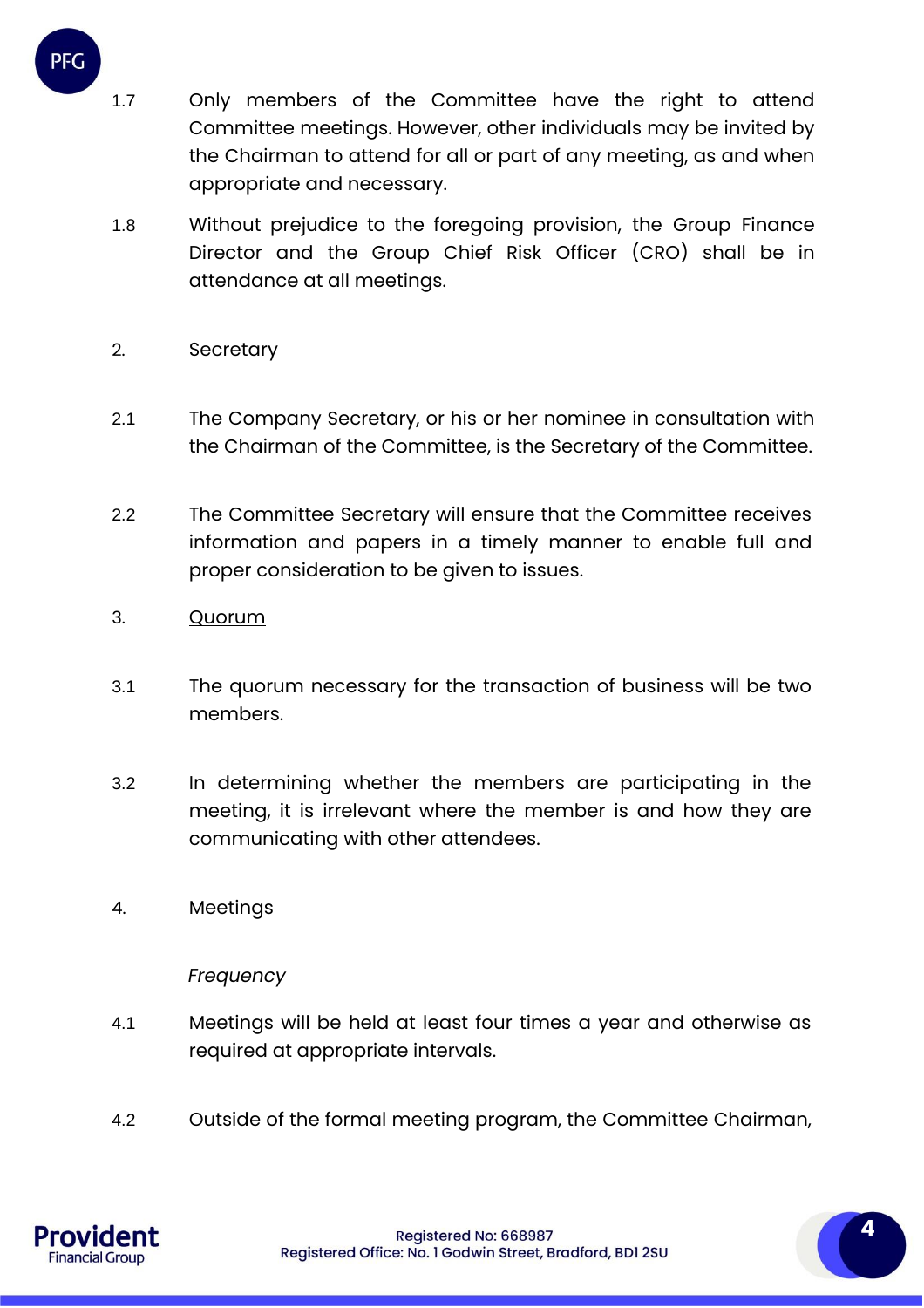

and to a lesser extent the other committee members, will maintain a dialogue with key individuals involved in the Group's governance, including the Board chairman, the Chief Executive Officer and the Group Chief Risk Officer.

*Notice*

- 4.3 Meetings of the Committee shall be called by the Committee Secretary at the request of the Committee Chairman or any other member of the Committee.
- 4.4 Unless otherwise agreed, notice of each meeting confirming the venue, time and date together with an agenda of items to be discussed and the relevant supporting papers, shall be made available to each member of the Committee and any other person required to attend, as soon as reasonably practical and by five working days before the date of the meeting.

*Voting and conflicts*

- 4.5 The members of the Committee, at the beginning of the meeting, shall declare the existence of any conflicts arising and the Committee Secretary shall minute them accordingly.
- 4 . 6 Although normally decisions are reached on a consensus, in the event of a disagreement, decisions on any matter are made by the majority, with the Committee Chairman having the casting vote in the event of a tie.
- 4.7 A Committee member who remains opposed to a proposal after a vote is taken, can ask for his or her dissent to be noted in the minutes.

# *Minutes*

4.8 The Committee Secretary shall minute the proceedings and decisions of all meetings of the Committee, including recording the

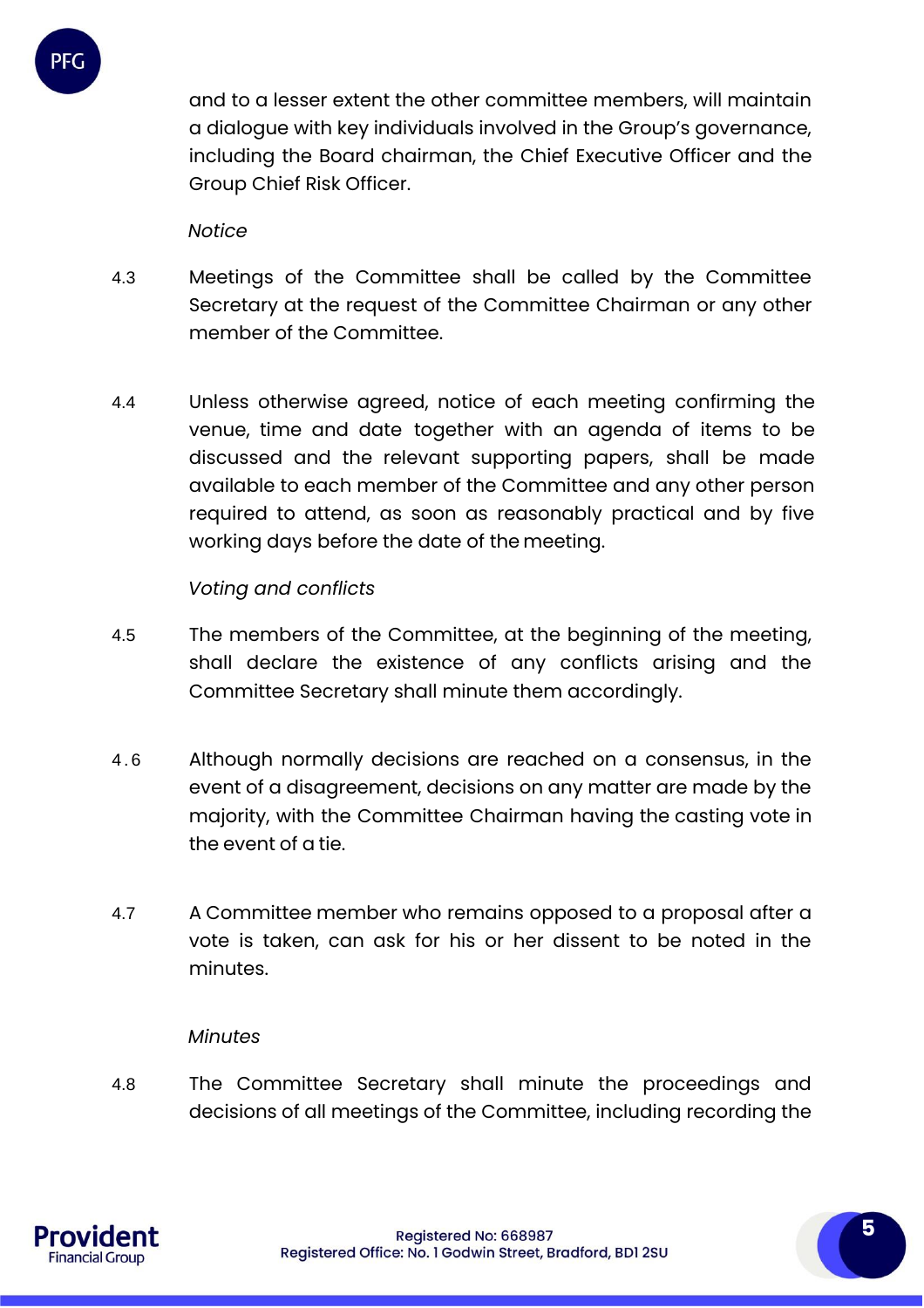names of those present and in attendance.

- 4.9 Draft minutes of Committee meetings shall be agreed with the Committee Chairman and then circulated promptly to all members of the Committee. Once finalised, minutes will be made available to all members of the Board, unless it would be inappropriate to do so in the opinion of the Committee Chairman.
- 4.10 Final signed copies of the minutes of the meetings of the Committee should be maintained for the company's records, in hard and soft copy where possible.

# 5. Engagement with shareholders

- 7.1 The Chairman of the Committee should attend the annual general meeting to answer any shareholder questions on the Committee's activities.
- 7.2 In addition, the Chairman of the Committee should engage with shareholders on significant matters related to the Committee's areas of responsibility as and when required.
- 6. Duties

PFC

- 8.1.1 The Committee should have oversight of the Group as a whole and, unless required otherwise by regulation, carry out the duties below for the parent company and major subsidiary undertakings and the Group as a whole;
- 8.2 The Committee shall:

# *General*

8.2.1 In conjunction with the CEO, approve the appointment and/or removal of the Group Chief Risk Officer (CRO) and Chief Compliance Officer (CCO);

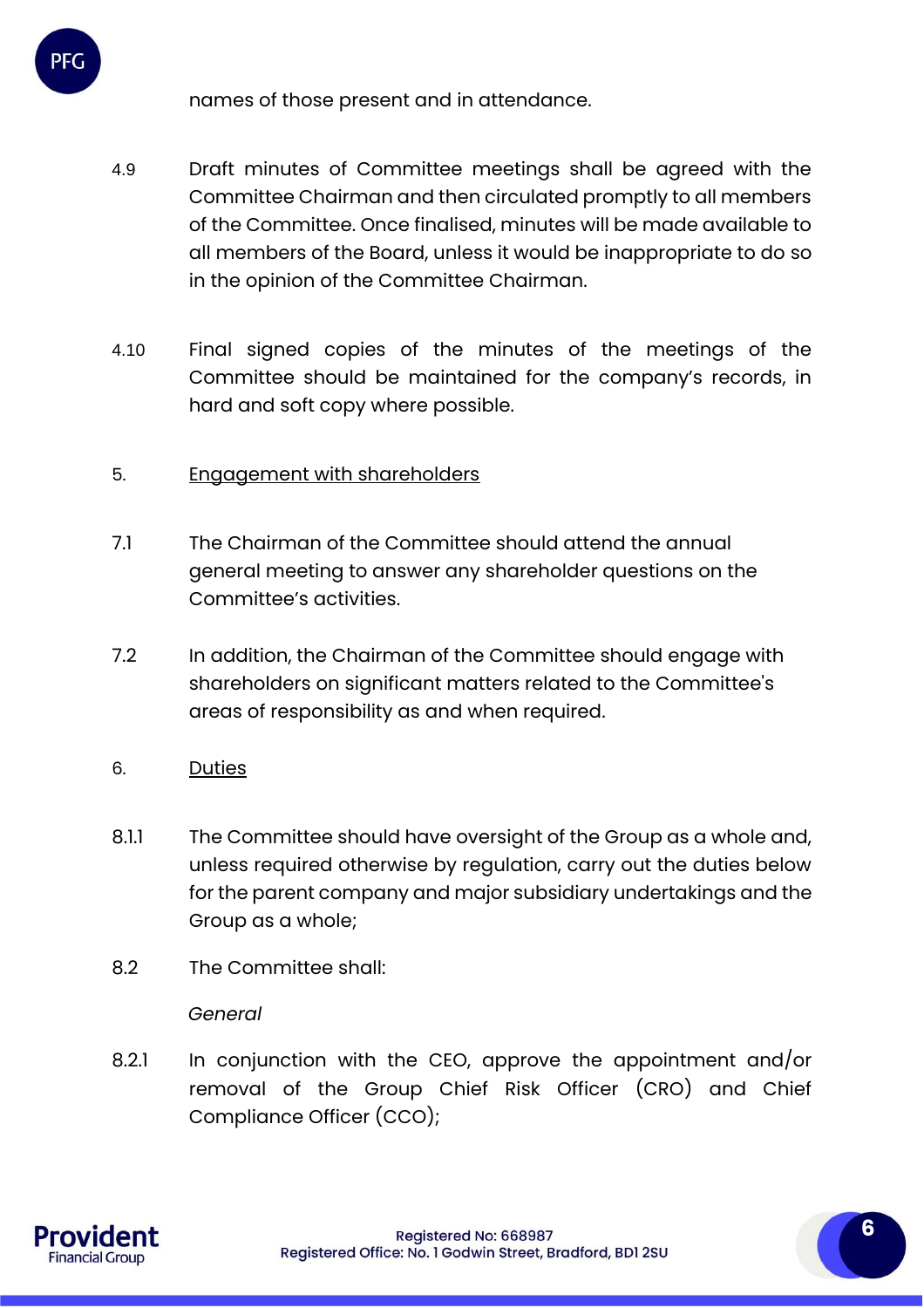- 8.2.2 Review promptly all reports from the Group CRO;
- 8.2.3 Review and monitor management's responsiveness to the findings and recommendations of the Group CRO;
- 8.2.4 Ensure the Group CRO shall be given the right of unfettered direct access to the Chairman of the Board and to the Committee; work and liaise as necessary with all other Board committees;
- 8.2.5 Ensure workforce policies and practices, which fall in the scope of the Committee, are consistent with the Group's values and support long term sustainable success;
- 8.2.6 The Chief Risk Officer and the Committee Chair shall work with and provide advice to the Remuneration Committee on the management of remuneration risk, with support from the Committee where necessary and appropriate, reviewing annually performance against risk metrics, including of conduct matters and providing input to the Remuneration Committee to assist in its deliberations on appropriate quantitative and qualitative risk metrics and risk adjustments to be made to incentive packages;
- 8.2.7 The Committee should, without prejudice to the tasks of the Remuneration Committee, examine whether incentives provided by the remuneration policies and practices take into consideration the institution's risk, capital, liquidity and the likelihood and timing of earnings.

# *Risk Strategy, Culture and Governance*

- 8.2.8 Assess the effectiveness of the Group's risk management strategy, governance arrangements and operating model in managing risk;
- 8.2.9 Consider and approve the remit of the Group's/Company's risk and compliance functions and ensure that they have adequate resources and appropriate access to information to enable them to perform their function effectively and in accordance with the relevant professional standards. The Committee shall also ensure the functions have adequate independence and are free from management and other restrictions;

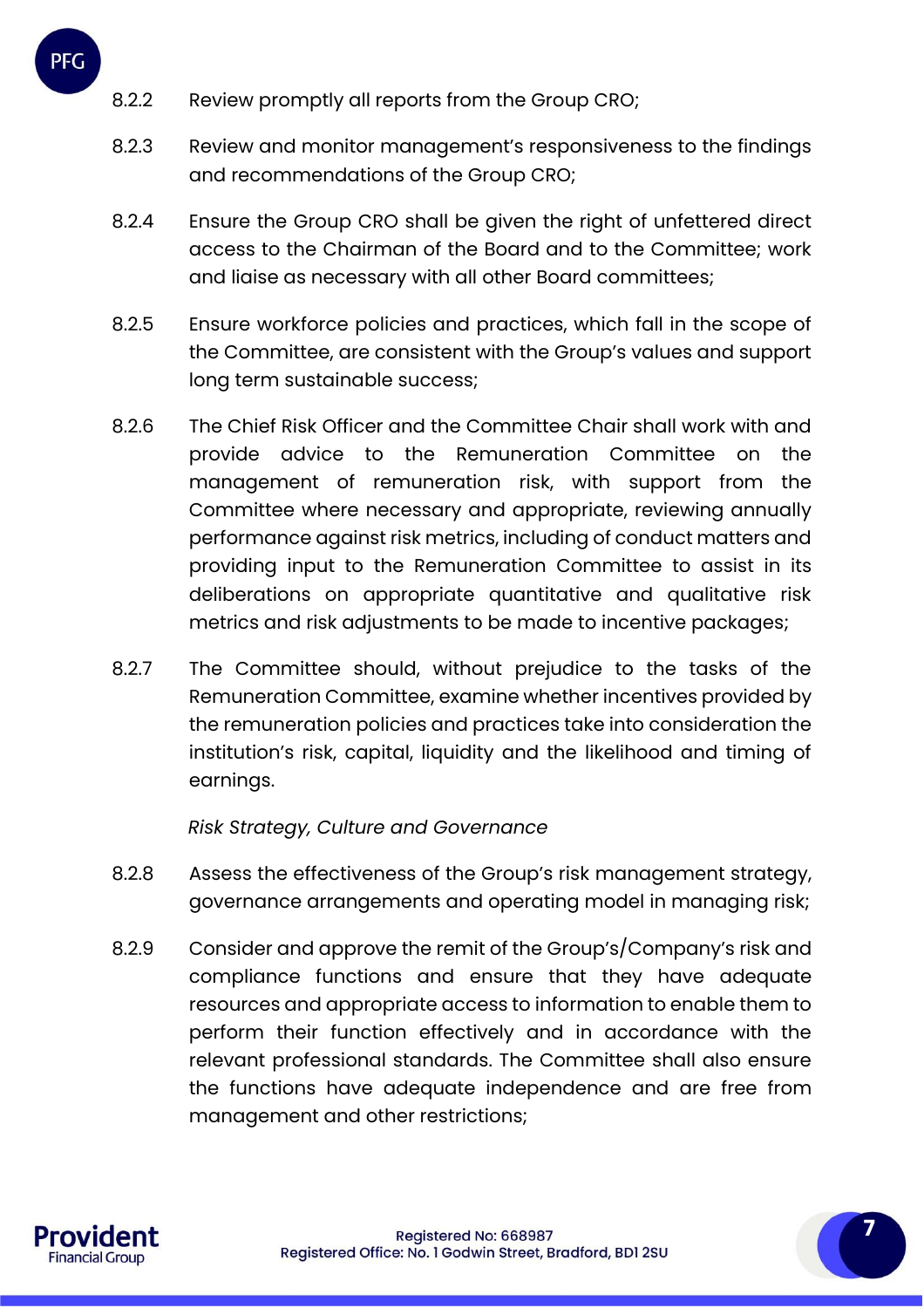- 8.2.10 As requested and working in collaboration with the Chair of the Customer, Conduct and Ethics Committee, to support embedding and maintenance of a risk culture which helps the Group and colleagues in delivering risk outcomes aligned to our Group Blueprint and customer purpose;
- 8.2.11 Consider whether there is appropriate alignment between the Group's/Company's overall product and service offerings and the Group's/Company's risk strategy and business model, and whether the Group/Company has satisfactory controls in place to ensure customers are treated in accordance with both internal policies and regulatory requirements;

### *Risk Appetite*

- 8.2.12 Review and approve the Group's/Company's Risk Appetite Statements and monitor adherence to them including proposed material changes to the Group's/Company's risk profile and/or risk appetite arising from any new products, geographical locations, new or increased business;
- 8.2.13 Advise the Board on the Group's/Company's overall risk appetite, tolerance and strategy, and that of its subsidiaries, taking account of the current and prospective macroeconomic and financial environment and drawing on financial stability assessments such as those by relevant industry and regulatory authorities;
- 8.2.14 Keep under review the Group's and Company's overall risk assessment processes that inform the Board's decision making, overseeing that both qualitative and quantitative metrics are used to ensure robust assessment of emerging and principal risks;
- 8.2.15 Regularly review and approve the parameters used in these measures and the methodology adopted particularly around timely monitoring of large exposures and certain risk types of critical importance;
- 8.2.16 Review reports on any material breaches of risk appetite and the adequacy of proposed actions;

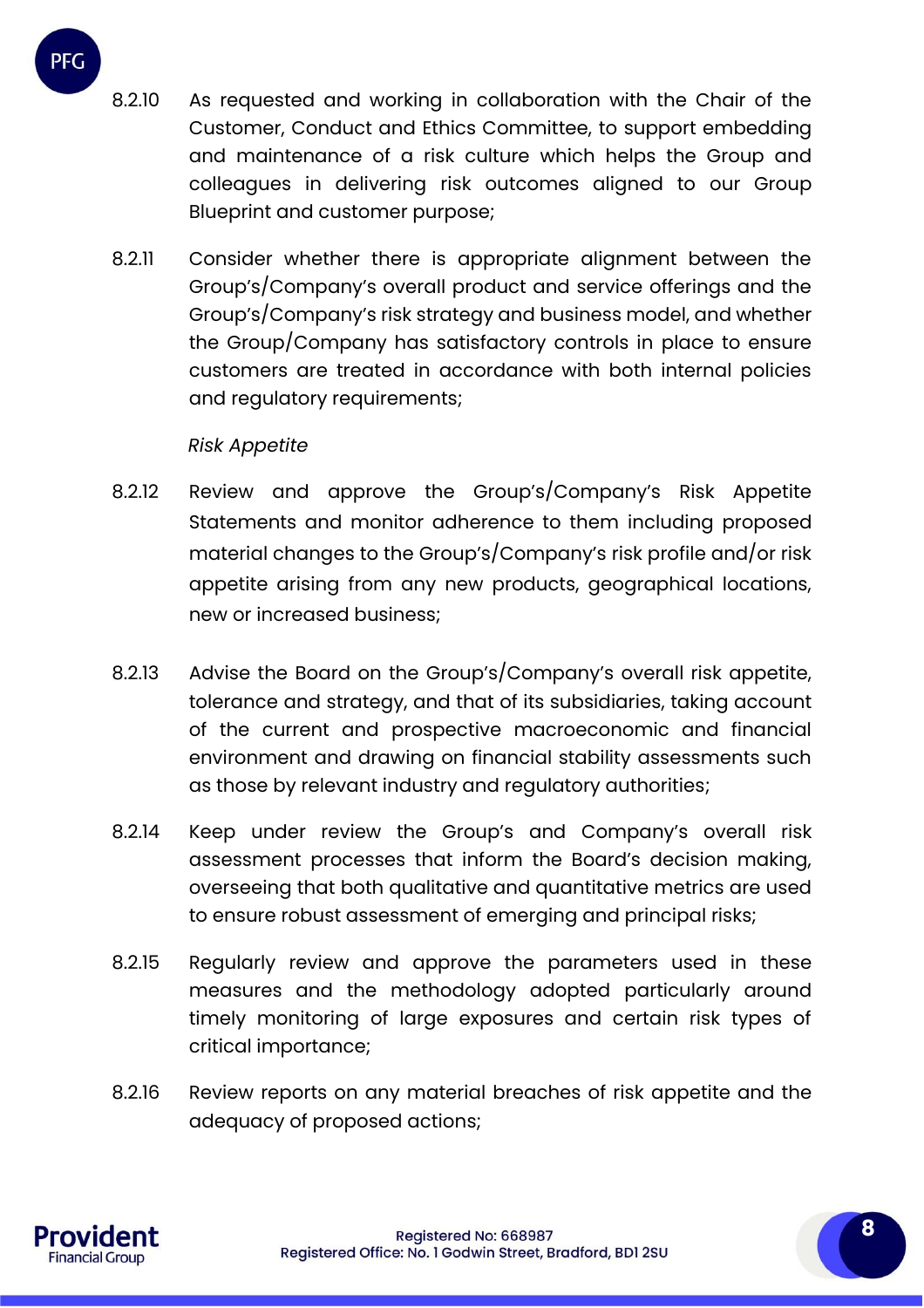*Risk Management Framework*

- 8.2.17 Keep under review and approve the Risk Management Framework (RMF) and the Group's/Company's Risk Policies; Capital Risk Policy (GRC approved) Funding and Liquidity Risk Policy (GRC approved) Market (IRRBB) Risk Policy (GRC approved) Credit Risk Policy (GRC approved) Strategy Risk Policy (GRC approved Climate Risk Policy (GRC approved) Legal and Governance Risk Policy (GRC approved) Financial Crime Risk Policy (GRC approved) Conduct and Regulatory Risk Policy (GRC approved) Responsible lending policy (GRC approved) Vulnerable customers policy (GRC approved) Complaints Management Policy (GRC approved) People Risk Policy (GRC Approved) Technology and Information Security Risk Policy (GRC approved) Operational Risk Policy (GRC approved) Group Procurement Policy (GRC approved) Model Risk Policy (GRC approved)
- 8.2.18 Review the adequacy and effectiveness of the RMF, the technology infrastructure supporting it, including interactions and workings with the divisions;
- 8.2.19 Consider the adequacy and effectiveness of the Group's/Company's model governance arrangements;
- 8.2.20 Review the Group's capability to identify and manage new and emerging risk types;

*Risk Management* 

8.2.21 Oversee and advise the Board on the current principal and emerging risk exposures of the Group/Company and future risk strategy;

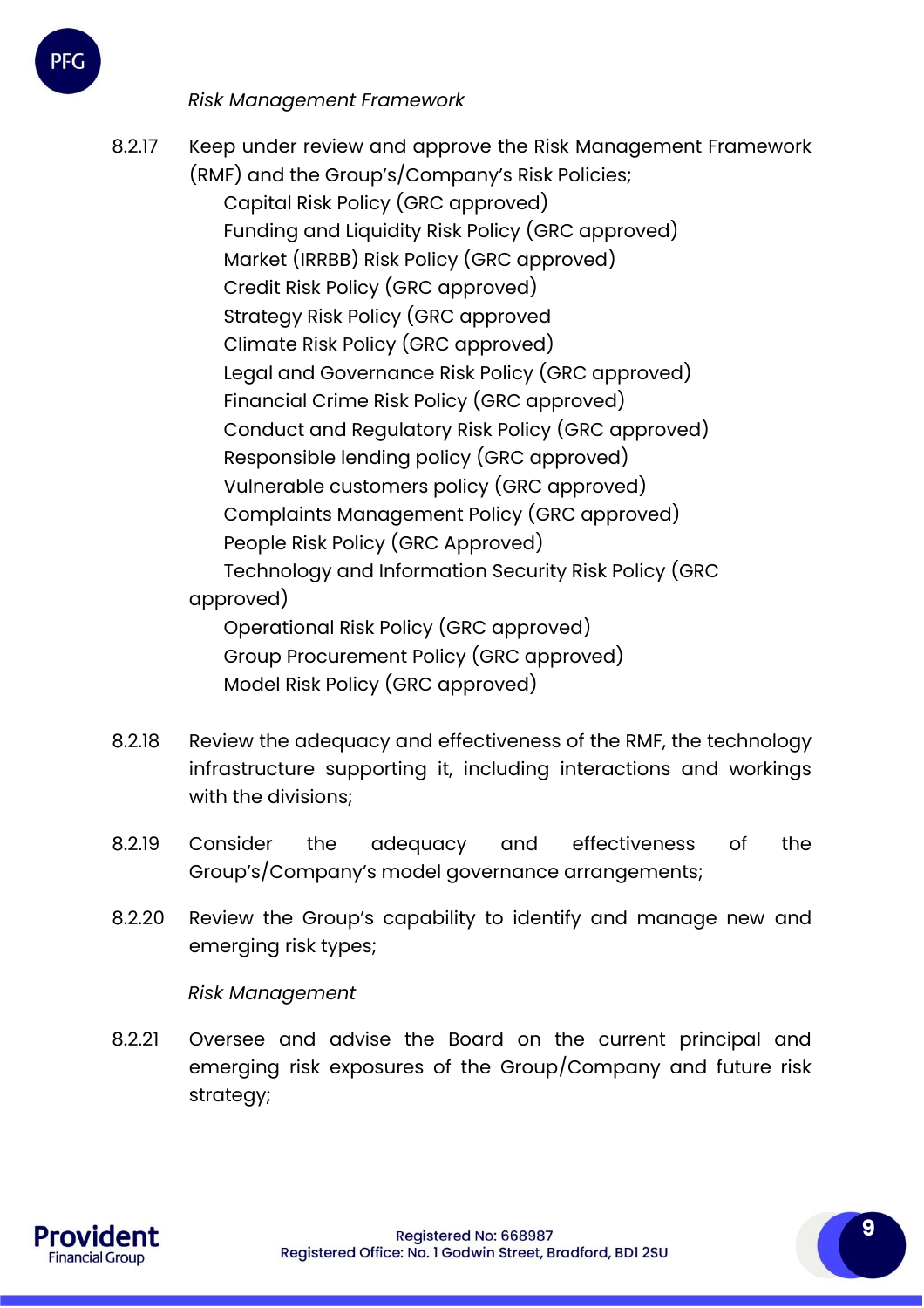

- 8.2.22 Assess and monitor the principal risks facing the Group/Company, including those that threaten its business model, future performance, solvency or liquidity;
- 8.2.23 Review and challenge the key risk reporting indicators used to monitor risk events and trends;
- 8.2.24 Review and challenge the stress testing framework and the execution of stress and scenario testing;
- 8.2.25 Keep under review, in conjunction with the Audit Committee the effectiveness of the Group's/Company's internal financial controls and internal controls and risk management systems and review and approve the statements to be included in the annual report and accounts concerning internal controls and risk management;
- 8.2.26 Review and approve the Group's/Company's Internal Capital Adequacy Assessment Process (ICAAP), including the stress testing and capital allocation approach, the Recovery and Resolution Plan (RRP) and the Group's/Company's Internal Funding Plan prior to the submission to the Board for approval.
- 8.2.27 † Review and approve the Company's Internal Liquidity Adequacy Assessment Process (ILAAP) and Pillar 3 disclosure prior to the submission to the Board for approval.
- 8.2.28 Before a decision is taken to proceed, advise the Board on proposed strategic transactions, including acquisitions and disposals, ensuring that a due diligence appraisal of the proposition is undertaken, focusing in particular on risk aspects and implications for the risk appetite and tolerance of the Group, and taking independent external advice where appropriate and available;
- 8.2.29 Review the Group's/Company's business continuity, disaster recovery and operational resilience plans;
- 8.2.30 Review the Group's/Company's Wind Down plan and recommend to the Board for approval;
- 8.2.31 † Review the quarterly compliance attestation performed by the

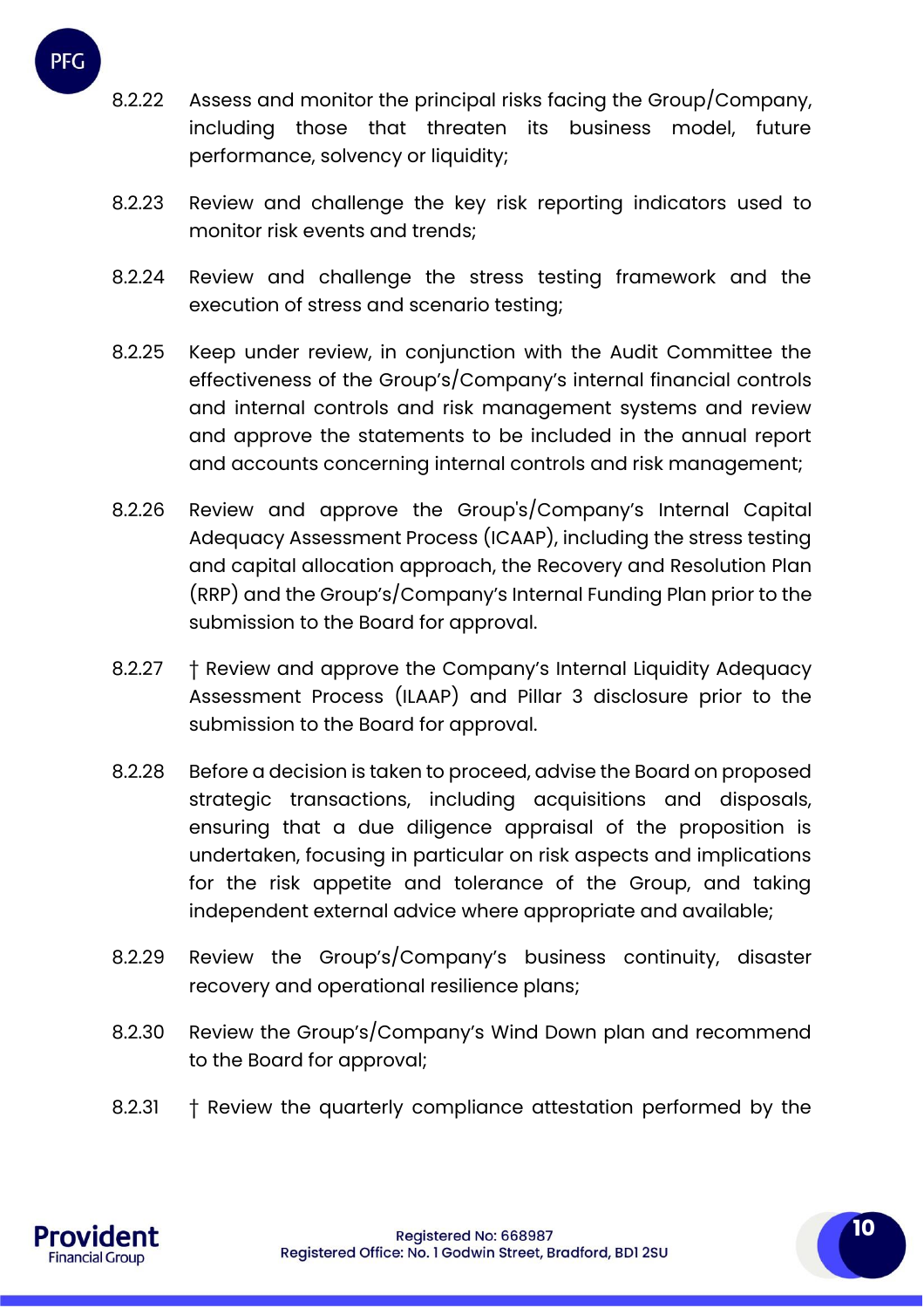

- 8.2.32 Oversee the Risk and Control Self-Assessment process;
- 8.2.33 Monitor the progress of significant risk management projects as appropriate;

### *Regulatory Compliance*

- 8.2.34 Review and approve the Compliance Monitoring plan and receive periodic updates, including details of activities (planned and /or undertaken)
- 8.2.35 Review regular reports from the Money Laundering Reporting Officer(s) and the adequacy and effectiveness of the Group's/Company's Anti-Money Laundering Systems and controls;
- 8.2.36 Review the Group's/Company's systems and controls for the detection and prevention of bribery and fraud and receive reports on non-compliance;
- 8.2.37 Oversee the regulatory communication strategy, and key communications with the regulators in particular conduct or prudential matters and that material matters are escalated to the Board;
- 8.2.38 Consider the Group's/Company's position in relation to future regulatory requirements through receipt of regulatory horizon scanning and management of emerging regulatory risk reports;
- 8.2.39 Evaluate the effectiveness of the regulatory interactions and the management of any material actions or breaches arising from these and regulatory reviews. Monitoring and challenging the process for resolving issues raised.

#### *Conduct Risk*

8.2.40 Review the effectiveness of the processes and policies by which the Group/Company identified and manages conduct risk including annually reviewing the effectiveness of the conduct risk framework.

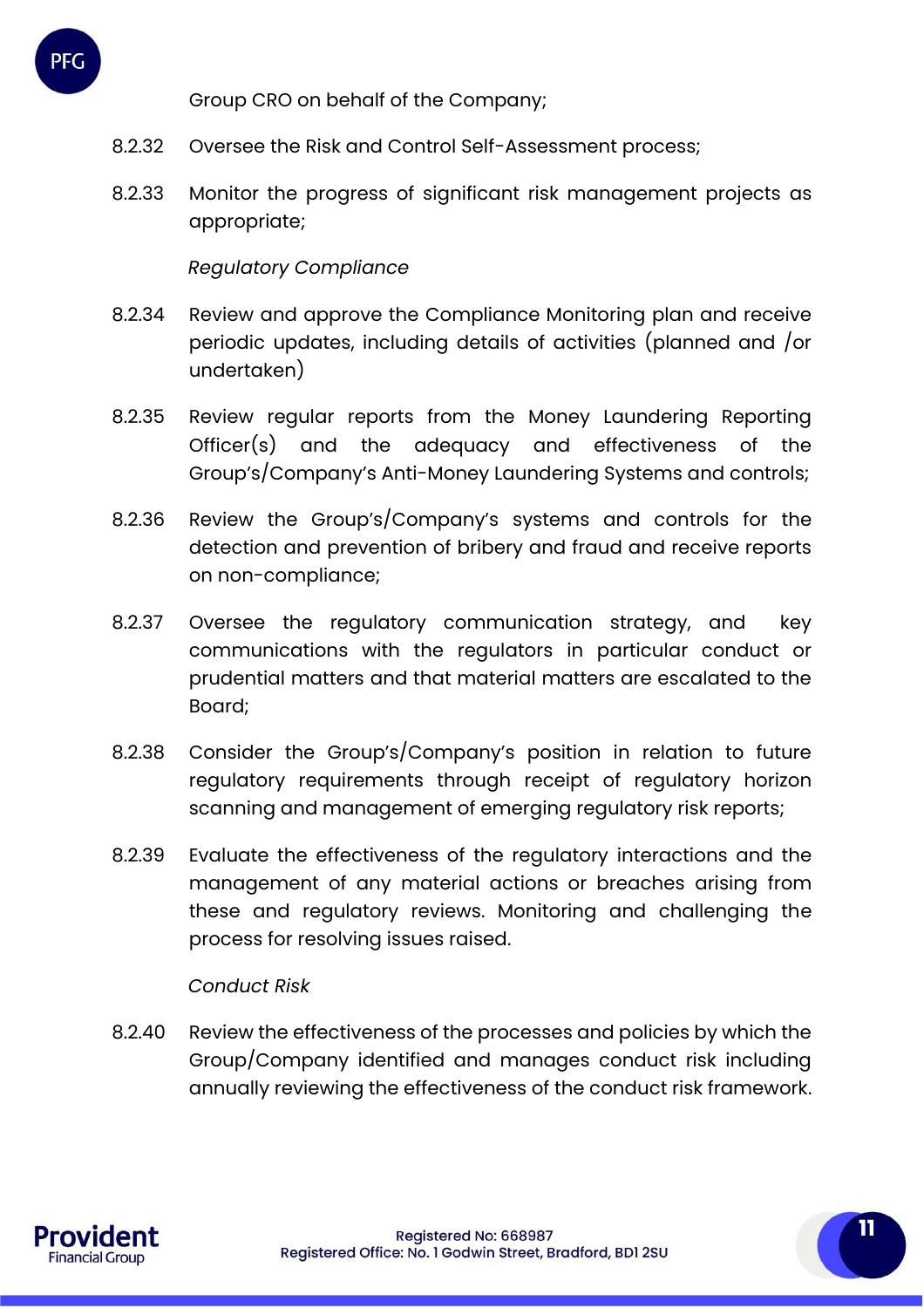# 9 Reporting responsibilities

PFG

- 7.1 The Committee Chairman shall formally report to the Board on its proceedings after each meeting including on relevant matters within its duties and responsibilities, that are not otherwise included in the CRO's brief to the Board, and any other issues on which the Board has requested the Committee's opinion.
- 7.2 The Committee shall provide advice to the Remuneration Committee on any risk weightings to be applied to performance objectives incorporated in the incentive structure for executive remuneration and make recommendations to the Remuneration Committee on clawback provisions.
- 7.3 The Committee shall make whatever recommendations to the Board it deems appropriate on any area within its remit where action or improvement is needed.
- 7.4 The Committee shall compile a report on its activities and the Group's risk management and strategy and all other information requirements as set out in the Code to be included in the annual report and accounts.
- 7.5 The directors' report in the annual report and accounts should set out risk management objectives and policies, including in relation to financial instruments.
- 7.6 In compiling the reports referred to in 8.1 and 8.3, the Committee should exercise judgement in deciding which of the issues it considers in relation to the financial statements are significant but should include at least those matters that have informed the Board's assessment of whether the Company is a going concern and the inputs to the Board's viability statement. The report to shareholders need not repeat information disclosed elsewhere in the annual report and accounts but could provide cross references to that information.
- 8. Other matters

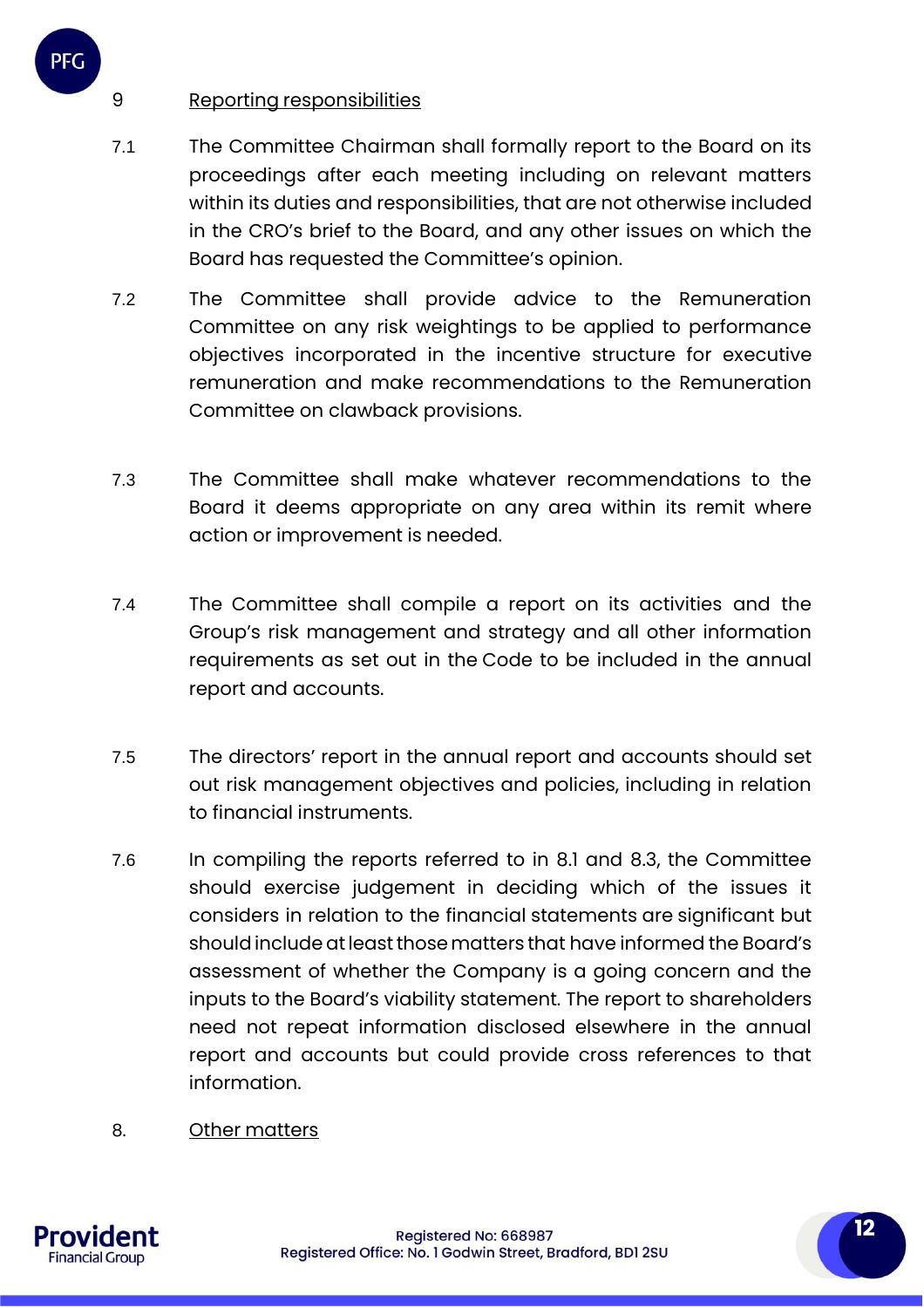The Committee shall:

PFC

- 8.1 Have access to sufficient resources in order to carry out its duties, including access to the Company secretariat for assistance as required;
- 8.2 Be provided with appropriate and timely training, both in the form of an induction program for new members and on an ongoing basis for all members;
- 8.3 Give due consideration to relevant laws and regulations, the provisions of the Code and published guidance, the requirements of the Financial Conduct Authority's Listing Rules, Prospectus Rules and Disclosure Guidance and Transparency Rules sourcebook and any other applicable rules, as appropriate;
- 8.4 Work and liaise as necessary with all other Board committees, taking particular account of the impact of risk management and internal controls on the work of other committees;
- 8.5 Oversee any investigation of activities which are within this term of reference; and
- 8.6 Arrange for periodic reviews of its own performance and, at least annually, review its constitution and terms of reference to ensure it is operating at maximum effectiveness and recommend any changes it considers necessary to the board.
- 9. Authority

The Committee is authorised to:

- 9.1 Seek any information it requires from any employee of the Group in order to perform its duties;
- 9.2 Obtain, at the Group's/Company's expense, independent legal, or other professional advice on any matter within its terms of reference it believes it necessary to do so, providing the cost of the advice in relation to a specific matter this does not exceed £20,000 (exclusive of VAT). Should it exceed this figure, approval from Board